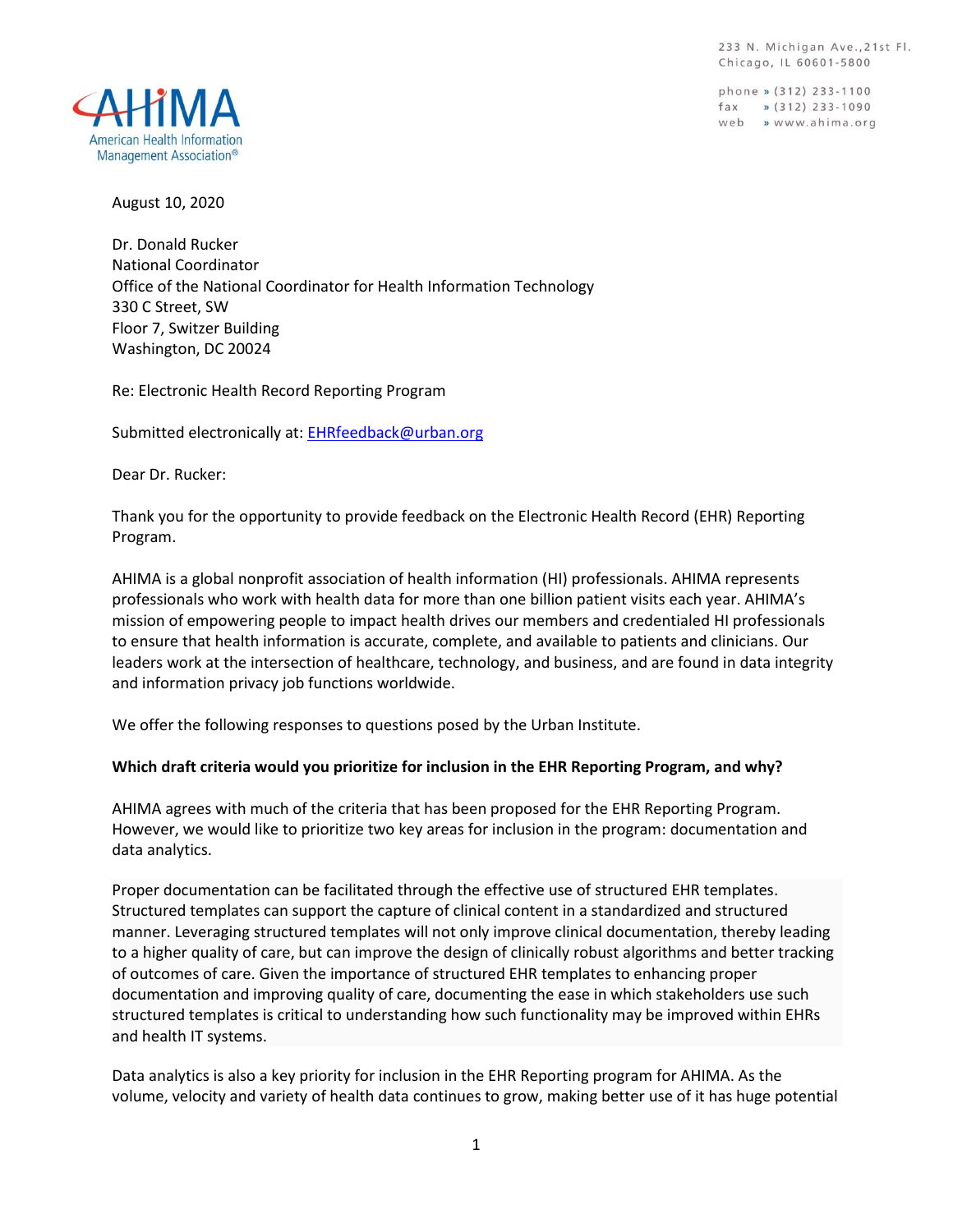for lowering costs and improving quality in healthcare. Understanding the ease in which EHRs and health IT systems may be used for data analytics purposes is important to not only improve clinical and administrative operations but also for research, public health, and evidence-based medicine.<sup>1</sup>

That said, two key criteria are missing from the EHR Reporting Program that we believe should be prioritized. First, we believe the inclusion of social determinants of health (SDoH) functionalities should be prioritized for inclusion in the program, including whether an EHR or health IT system supports SDoHrelated data collection and the extent to which patients can be referred to community resources including social services. AHIMA recently conducted a survey of its membership and found 50 percent of respondents reported that lack of discrete EHR fields and/or functionality was a major challenge in collecting SDoH data.

Complete, accurate, and timely health data, including SDoH data, can help identify opportunities "to create social and physical environments that promote good health for all." <sup>2</sup> There are challenges in standardizing SDoH data in EHRs and for that reason AHIMA and our members are active participants in the Gravity Project. However, according to ONC, as of December 2019, 72 health IT developers had voluntarily certified 93 unique products to an SDoH-oriented certification criterion, and these 72 developers offer technology to nearly half of all office-based clinicians and nearly a third of hospitals.<sup>3</sup> Indeed, in AHIMA's recent SDoH membership survey, we found that approximately 56 percent of respondents' organizations collect SDoH data. For that reason, we believe it is appropriate that SDoH functionalities be documented as part of the reporting program.

The second criteria that is missing from the EHR Reporting Program that should be prioritized is patient matching. This is particularly disappointing given that patient matching (when exchanging data with nonaffiliates) is listed as a "High Priority Measure Topic" that was identified by stakeholders in the report, *[What Comparative Information is Needed for the EHR Reporting Program: Priorities Identified](https://www.urban.org/sites/default/files/publication/102087/what-comparative-information-is-needed-for-the-ehr-reporting-program_3.pdf)  [through the Stakeholder Engagement Process.](https://www.urban.org/sites/default/files/publication/102087/what-comparative-information-is-needed-for-the-ehr-reporting-program_3.pdf) <sup>4</sup>* The ability to accurately match an individual to their health information is fundamental to achieving the promise of nationwide interoperability but more importantly it is necessary for patient safety. EHRs and health IT systems can vary in accuracy and sophistication in matching patients to their health information given the use of different standards and algorithms. Allowing users to document their EHR or health IT system's patient matching performance would encourage transparency and allow stakeholders the ability to examine comparatively how different EHRs and health IT systems perform.

# **Which draft criteria should be rephrased, reworded, or removed?**

# *Question 5.1: Ease of exchange with clinicians who have a different EHR/health IT product*

AHIMA recommends question 5.1 be clarified to include both intra-organizational exchange and electronic exchange external to the organization. HI professionals continue to struggle with intraorganizational exchange given the use of downstream systems that may be a different EHR or health IT

<sup>1</sup> Available at: [https://link.springer.com/article/10.1186/2047-2501-2-3.](https://link.springer.com/article/10.1186/2047-2501-2-3) 

<sup>&</sup>lt;sup>2</sup> Available at: [https://www.healthypeople.gov/2020/topics-objectives/topic/social-determinants-of-health.](https://www.healthypeople.gov/2020/topics-objectives/topic/social-determinants-of-health)

<sup>3</sup> Available at: [https://www.healthit.gov/buzz-blog/interoperability/advancing-interoperable-social-determinants](https://www.healthit.gov/buzz-blog/interoperability/advancing-interoperable-social-determinants-of-health-data#_ftn1)[of-health-data#\\_ftn1.](https://www.healthit.gov/buzz-blog/interoperability/advancing-interoperable-social-determinants-of-health-data#_ftn1)

<sup>4</sup> Available at: [https://www.urban.org/sites/default/files/publication/102087/what-comparative-information-is](https://www.urban.org/sites/default/files/publication/102087/what-comparative-information-is-needed-for-the-ehr-reporting-program_4.pdf)[needed-for-the-ehr-reporting-program\\_4.pdf.](https://www.urban.org/sites/default/files/publication/102087/what-comparative-information-is-needed-for-the-ehr-reporting-program_4.pdf)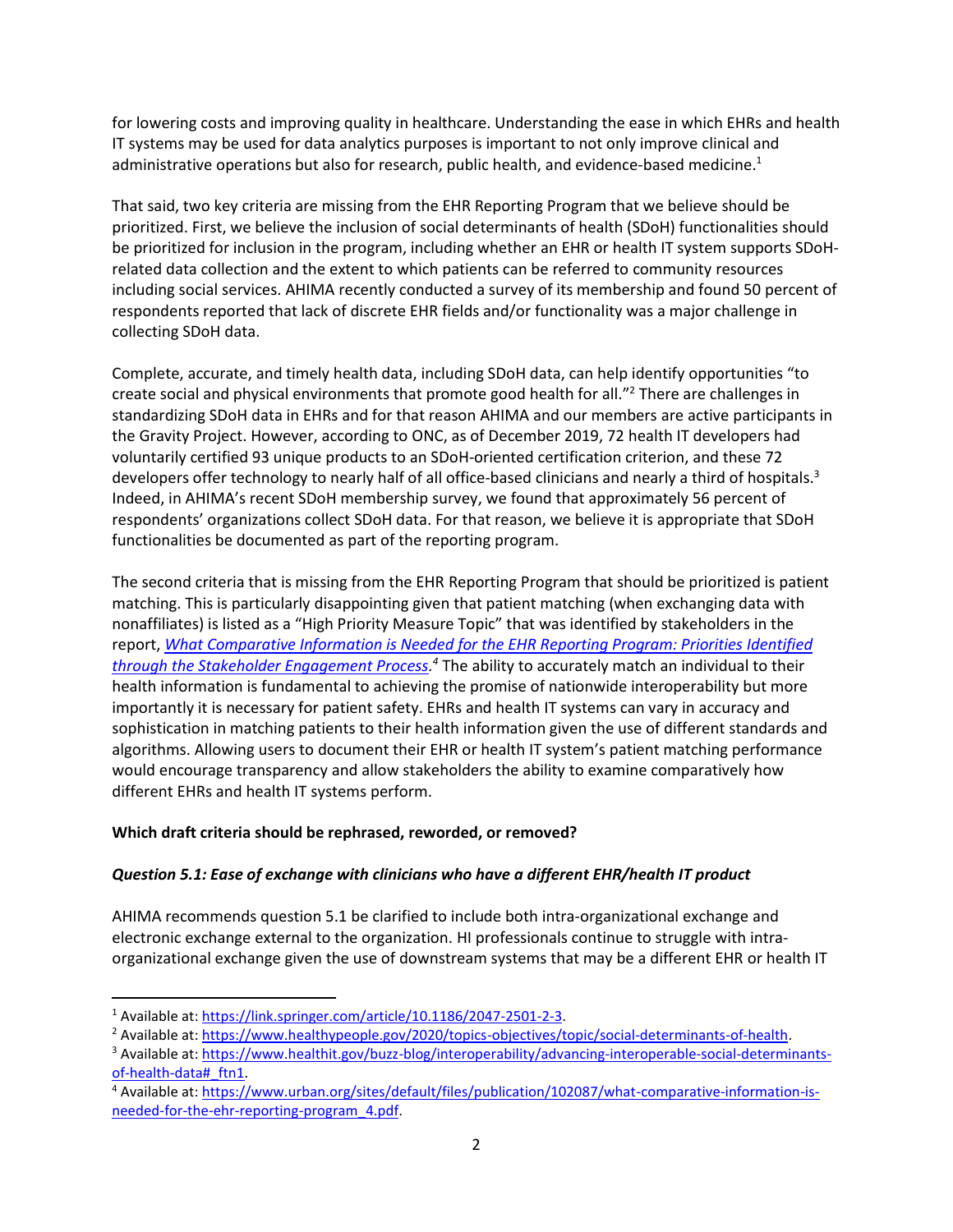product or version. While numerous larger health systems continue to move toward a single platform/vendor, many systems continue to utilize a host of different EHR vendors, products, and versions. Clarifying question 5.1 would enable a more meaningful survey response and allow stakeholders to more meaningfully consume the survey data.

## *Question 5.5: Ease of exchange with payers*

"Electronically exchanging health information with payers" should be further clarified in Question 5.5. Today, exchanging clinical data with payers may involve sending the information via paper/fax, sending the information via mail on a CD, uploading the information to a payer's portal, using an automated HIPAA transaction standard, or providing direct electronic access to a subset of records. In each of these instances, multiple formats may be used for a single patient stay or encounter and can involve multiple back-and-forth exchanges. Phone calls may also be needed to check status and address additional questions. We are concerned that question 5.5 as currently drafted oversimplifies the complexity involved in electronically exchanging data between providers and payers and could skew responses by attributing some of the challenges associated with exchanging clinical data for administrative purposes to an EHR or health IT system when such challenges may be beyond the scope of the product or system.

#### *Question 7.2: "Has an intuitive workflow"*

AHIMA recommends that ONC adopt the language in Table 2: Usability Draft Criteria, "aligns with practice workflow" versus "has an intuitive workflow" as currently drafted in question 7.2. We believe the language in Table 2 is clearer and easier to comprehend.

## *Question 7.4: "Produces clinical benefits for the practice"*

AHIMA recommends that question 7.4 be revised to state "produces *measurable* clinical benefits for the practice." This clarification would more accurately capture whether the EHR or health IT system did in fact produce clinical benefits for the practice (regardless of the size of the actual benefit.) Furthermore, from a stakeholder's perspective of using the EHR Reporting Program, such a clarification would offer more meaningful information in assessing available products.

# **Should the voluntary user-reported criteria cover only the most recent version of a certified health IT product or all versions of the product?**

To reduce confusion and to mitigate unnecessary burden on providers, the voluntary user-reported criteria should cover the edition of CEHRT in use by the Promoting Interoperability Programs and the Merit-based Incentive Payment System (MIPS). Should the PI programs or MIPS allow the use of more than one edition or a combination of both, the user-reported criteria should cover both.

# **What certified health IT users are most likely able to report on the criteria (e.g.—clinicians, administrators, IT specialists)?**

HI professionals are strategically well-placed to report on the program's criteria. HI professionals are active participants in the entire EHR lifecycle, leveraging their expertise in data governance, privacy and security, workflows and health information exchange to capture, maintain and produce accurate, timely and complete quality data. Furthermore, because HI professionals are primarily tasked within their institutions with understanding the flow of where and when health information needs to travel and the